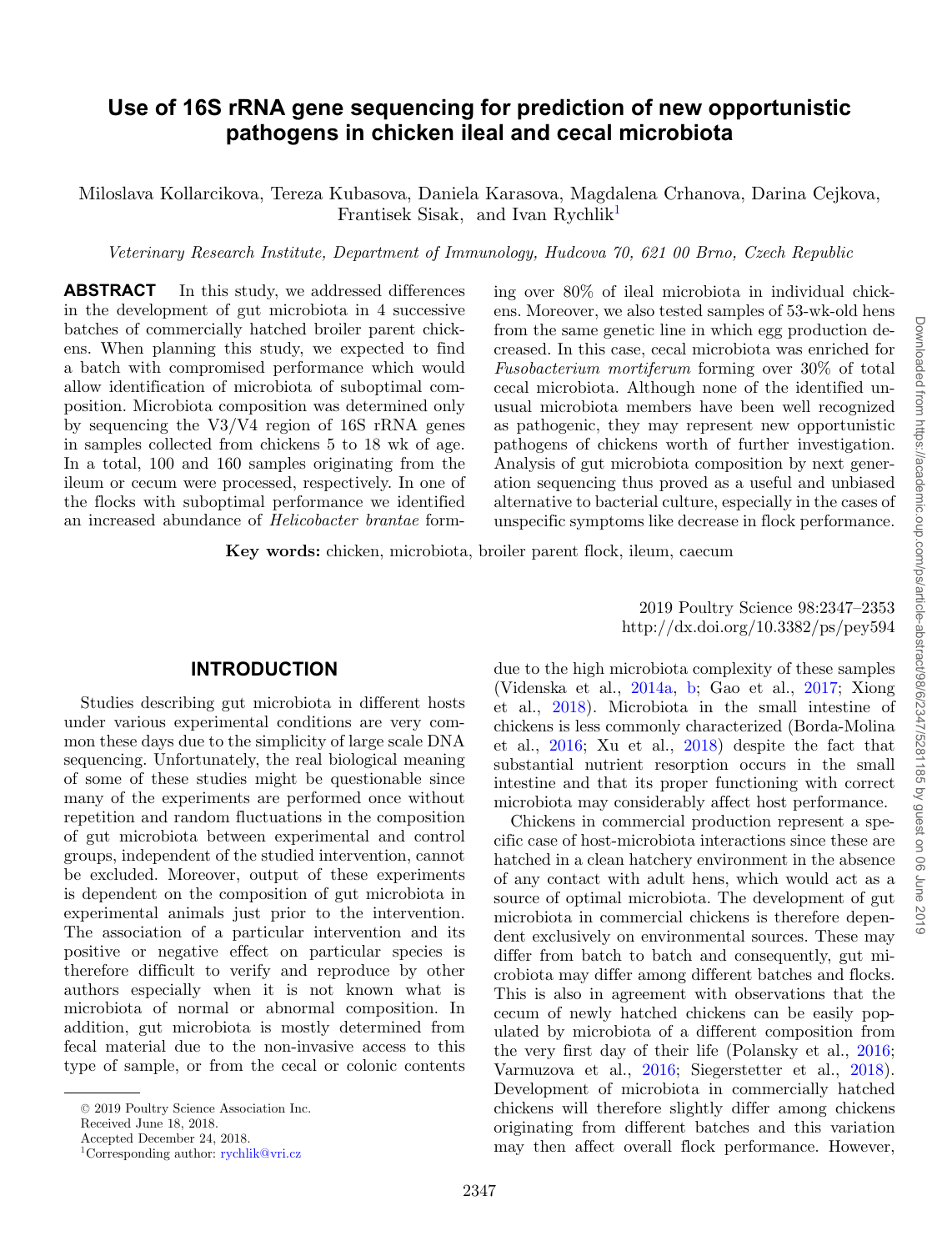especially in the cases of partially decreased flock performance but without clear clinical signs it is difficult to select appropriate laboratory test for finding a reason of compromised performance. In such cases, unbiased "omics" tests like nextgen sequencing of variable regions of 16S rRNA may represent an interesting option. This is why in this study, we used DNA sequencing to characterize chicken gut microbiota in flocks of optimal and compromised performance. In one of the batches with suboptimal performance, we identified an increased abundance of *Helicobacter* in the ileum and in other samples of adult hens from a flock with decreasing egg production we identified an enrichment of *Fusobacterium* in the cecum. Although none of the identified unusual microbiota members represented a wellrecognized chicken pathogen, their overgrowth can be associated with decreased performance and these bacterial species may represent new opportunistic chicken pathogens, the zoonotic potential of which cannot be excluded.

### **MATERIALS AND METHODS**

# *Experimental Animals and Sample Collection*

COBB broiler parents originated from a local farm from four different flocks which were monitored between March 2015 and January 2017. Microbiota development was monitored starting at 5 or 6 wk old (depending on each batch) and ending at 14 to 20 wk old chickens depending on the owner's decision when the flocks were transported to another location for egg production. In each batch, chickens from 2 different buildings within the same farm were taken. Usually 6 chickens (3 chickens from each building) were taken for each time point. However, when collecting samples in the last batch, 12 chickens per time point were collected. Additionally, we sampled 10 adult hens, 53 wk of age, from the same broiler parent line in which egg production dropped. After chickens were sacrificed under chloroform anesthesia, cecal and ileal contents were collected and frozen at −20◦C for microbiota characterization. Cecal contents were always collected and ileal contents were collected in the chickens from flocks 2 and 4 as well as from the adult hens. Although the sampling was not performed at exactly the same time points in each batch, we always covered the whole period of rearing. In total, 160 cecal samples and 100 ileal contents were processed in this study (Table [1\)](#page-2-0).

# *Microbiota Characterization by Sequencing the V3/V4 Region of 16S rRNA Genes*

Cecal and ileal content samples were homogenized in a MagNALyzer (Roche) with the use of zirconia/silica beads (BioSpec Products). Following homogenization, the DNA was extracted using the QIAamp DNA Stool Mini Kit according to the manufacturer's instructions (Qiagen). The DNA concentration was determined spectrophotometrically (NanoDrop 2000c, Thermo Scientific) and DNA was stored at −20◦C until use. DNA samples were used as a template in PCR with forward primer 5 - *TCGTCGGCAGCGT CAGATGTGTATAA GAGACAG*-MID-GT-CCTACGG GNGGCW GCAG-3 and reverse primer 5 - *GTCTCGTGGGCT CGGAGATGTGT ATAAGAGACAG*-MID-GT-GACTACHVGGGTATCTAATCC-3 . The sequences in italics served as index and adapter ligation sequences whereas the underlined sequences allowed for amplification over the V3/V4 region of 16S rRNA genes. MIDs represent different sequences of 5, 6, 7, or 9 base pairs in length which were used to differentiate samples originating from individual chickens. PCR amplification and clean up were performed using KAPA Taq HotStart PCR Kit (Kapa Biosystems) following the protocol for 16S metagenomic sequencing library preparation recommended by Illumina. In the next step, the DNA concentration was determined fluorometrically with Quant-i $T^{TM}$  dsDNA Assay Kit High Sensitivity (Invitrogen Life Technologies) using Synergy Hybrid reader H1 (Biotek). The DNA was diluted to 100 ng/ $\mu$ L, groups of 12 to 14 PCR products with different MID sequences were pooled and indexed with a Nextera XT Index Kit (Illumina) using KAPA HiFi HotStart ReadyMix (Kapa Biosystems). Prior to sequencing, the concentration of differently indexed samples was determined using the KAPA Library Quantification Complete kit (Kapa Biosystems). All indexed samples were diluted to 4 nM, denatured with 0.2 M NaOH and phiX DNA was added to a final concentration of 20%. Sequencing was performed using  $MiSeq^{(k)}$  Reagent Kit and MiSeq System according to the manufacturer's instructions (Illumina).

# *Sequence Processing and Classification of Obtained Sequences into Appropriate Taxa*

The fastq files generated as an Illumina sequencing output were uploaded into Qiime software (Caporaso et al., [2010\)](#page-5-3) and reverse reads from paired-end sequencing were joined. Quality trimming criteria were set to a value of 19 and no mismatch in the MID sequences. In the next step, chimeric sequences were predicted by the slayer algorithm (Chimeraslayer) and excluded from further analysis. The resulting sequences were then classified with RDP Seqmatch with an operational taxonomic unit (**OTU**) discrimination level set to 97%. Principal coordinate analysis implemented in Qiime was used for data visualization. Diversity indices, numbers of sequences per sample and taxonomic classification into families and genera were obtained directly from the Qiime software.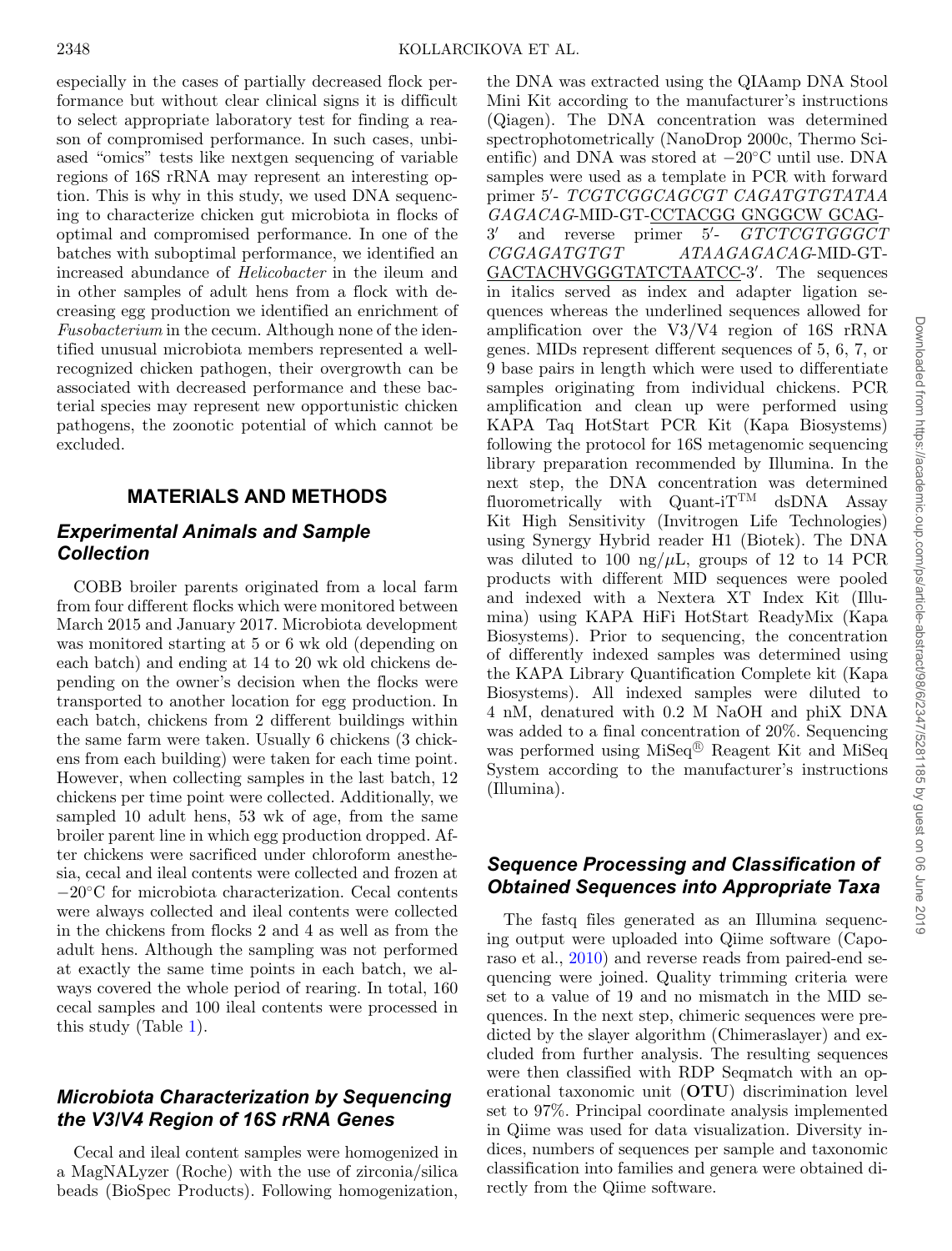<span id="page-2-0"></span>**Table 1.** List of samples collected and processed in this study.

| Age (weeks)    | $3/2015 - 6/2015$<br>Flock 1<br>broiler parent<br>Caecum | $8/2015 - 11/2015$<br>Flock 2<br>broiler parent<br><b>Ileum</b><br>Caecum |      | $1/2016 - 4/2016$<br>Flock 3<br>broiler parent<br>Caecum | $11/2016 - 1/2017$<br>Flock 4<br>$b$ roiler $\,$ parent<br><b>Ileum</b><br>Caecum |    | 5/2017<br>Flock 5<br>laying hens<br><b>Ileum</b><br>Caecum |    |
|----------------|----------------------------------------------------------|---------------------------------------------------------------------------|------|----------------------------------------------------------|-----------------------------------------------------------------------------------|----|------------------------------------------------------------|----|
| $\overline{5}$ | $\,6$                                                    | $\,6$                                                                     | 6    |                                                          | 12                                                                                | 12 |                                                            |    |
| $\,6\,$        |                                                          |                                                                           |      | 6                                                        |                                                                                   |    |                                                            |    |
| $\overline{7}$ |                                                          | 6                                                                         | 6    |                                                          |                                                                                   |    |                                                            |    |
| 8              |                                                          |                                                                           |      |                                                          | 12                                                                                | 12 |                                                            |    |
| $\,9$          |                                                          | $\,6$                                                                     | 6(1) | 6                                                        |                                                                                   |    |                                                            |    |
| 10             | 6                                                        |                                                                           |      |                                                          |                                                                                   |    |                                                            |    |
| 11             |                                                          | $\,6$                                                                     | 6(1) |                                                          | 12                                                                                | 12 |                                                            |    |
| 12             |                                                          |                                                                           |      | 6                                                        |                                                                                   |    |                                                            |    |
| 13             |                                                          | 6                                                                         | 6    |                                                          |                                                                                   |    |                                                            |    |
| 14             | 6                                                        |                                                                           |      |                                                          | 12                                                                                | 12 |                                                            |    |
| 15             |                                                          | 6                                                                         | 6    | 6                                                        |                                                                                   |    |                                                            |    |
| 17             | 6                                                        | 6                                                                         | 6    |                                                          |                                                                                   |    |                                                            |    |
| 18             |                                                          |                                                                           |      |                                                          |                                                                                   |    |                                                            |    |
| $20\,$         | 6                                                        |                                                                           |      | 6                                                        |                                                                                   |    |                                                            |    |
| 53             |                                                          |                                                                           |      |                                                          |                                                                                   |    | 10                                                         | 10 |
| Total          | 30                                                       | 42                                                                        | 42   | 30                                                       | 48                                                                                | 48 | 10                                                         | 10 |

(1) These 2 individual samples were excluded from the analysis due to technical reasons.

### **RESULTS**

#### *Flock Description*

This study was performed with the aim to compare the microbiota composition in chickens from different flocks that were raised at the same farm in four consecutive batches, starting with sample collection from the first flock in March 2015 and ending with the last (fourth) flock in January 2017. Since the four batches were raised at the same farm of the same owner, general management was the same for each of them. We expected that each flock would have a slightly different performance. Indeed, flock 4 was of poorer performance and the owner decided to move it to a different location as early as at week 15 of life. All the remaining flocks were monitored until week 18 to 20 when the chickens were moved to another location for egg laying. In addition, we also sampled 53-wk-old hens from a broiler parent flock in which egg production dropped considerably. Samples from flock 4 and from 53-wk-old hens could be therefore considered as originating from birds with suboptimal performance.

### *Sequencing Coverage and Depth*

Out of 260 samples, we failed to analyze successfully two ileal samples (Table [1\)](#page-2-0). For the remaining 258 samples, we obtained 5,142,235 reads, which represents an average coverage of 19,931 reads per sample. The lowest coverage of a sample in this study was 296 reads and the sample with the highest coverage was characterized by 161,614 reads. Ten samples were characterized by less than 1,000 reads and 24 samples were characterized by less than 2,000 reads. Out of these 24 samples, 22 originated from ileal samples, i.e., we experienced greater difficulties with obtaining reasonable

<span id="page-2-1"></span>

**Figure 1.** Composition of gut microbiota in all chickens visualized by weighted PCoA. Microbiota in the ileum differed from microbiota in the cecum since ileal samples (small symbols) separated from cecal samples (large symbols). Except for cecal microbiota in flocks 1 and 3 (blue and green color, respectively), the remaining flocks formed separated clusters, i.e., chickens belonging to the same flock shared similar microbiota but different from other flocks. Samples from two chickens in flock 1 must have been taken shortly after filling the cecum with fresh contents from the ileum since these 2 samples clustered outside the cecal samples but close to the ileal samples (2 big blue spots among the other small spots). Blue color—samples from flock 1, orange—flock 2, green—flock 3, magenta—flock 4, yellow – 53-wk-old hens.

data from the ileum than from the cecum. The lower coverage in these samples did not affect the conclusions of this study due to the lower complexity of ileal microbiota.

#### *General Microbiota Characterization*

Principal coordinate analysis of all samples separated those of ileal and cecal origin (Figure [1\)](#page-2-1). In addition[,](#page-3-0) except for cecal microbiota in flocks 1 and 3, chickens from the same flock were colonized by microbiota of similar composition but different from other flocks since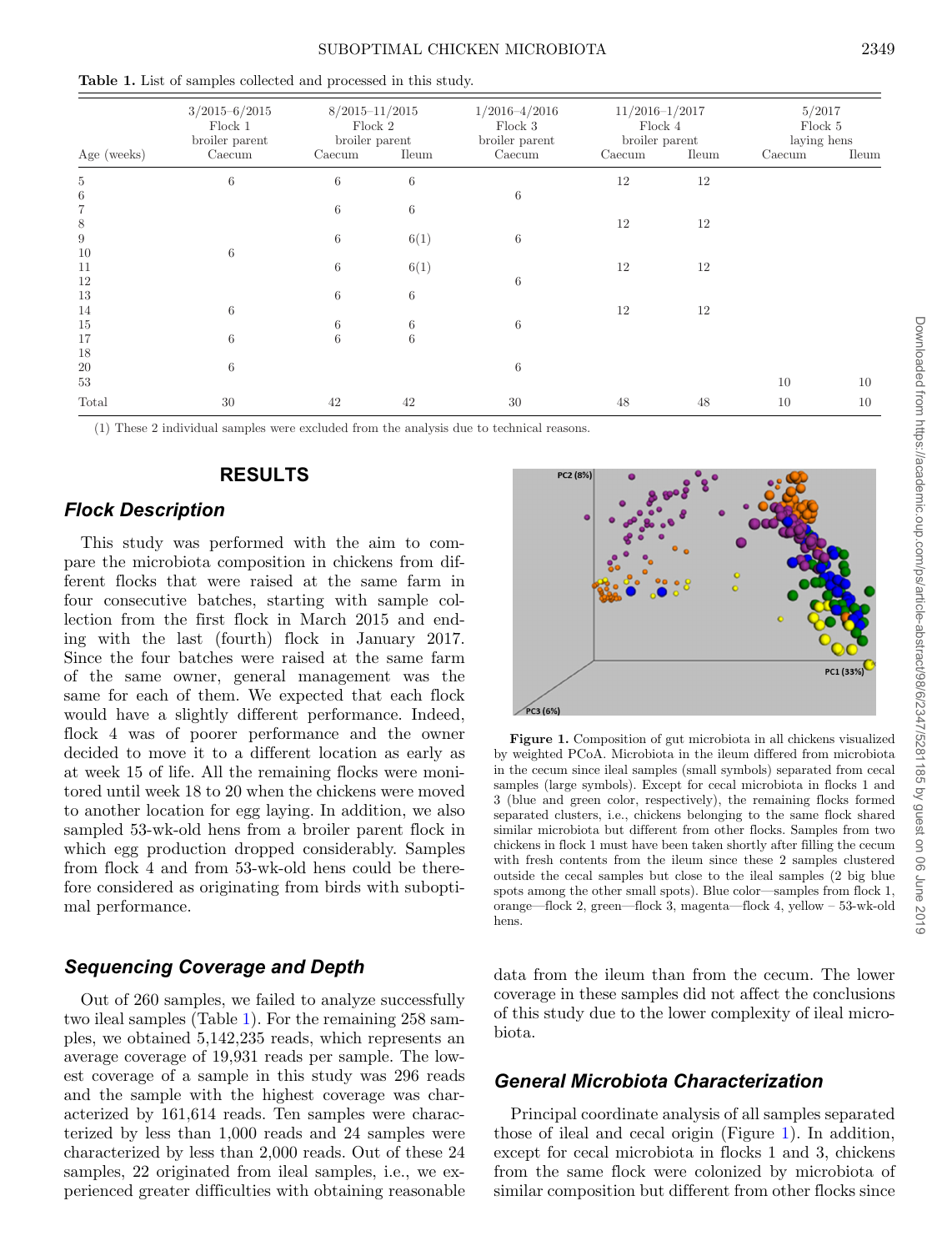<span id="page-3-0"></span>

**Figure 2.** Diversity of microbiota in the ileum and cecum. Chao1 estimate of species forming ileal microbiota was nearly 10 times lower than the number of species colonizing the cecum. Shannon indices confirmed the lower diversity of ileal microbiota compared to cecal microbiota.

<span id="page-3-1"></span>

Figure 3. Microbiota in the cecum is more diverse than in the ileum but requires more time to reach its final composition. Top 3 genera formed over 60% of all ileal microbiota but around 30% of cecal microbiota (left panel). Ileal microbiota is therefore dominated by a limited number of key colonizers. This correlates with  $N_m$ 50 values (right panel). Less than 5 genera formed more than 50% of all microbiota in ileal samples and this did not change over time. On the other hand, higher  $N_m50$  values were recorded for cecal samples and these increased with age. The low N<sub>m</sub>50 value for cecal microbiota of 53-week-old hens was influenced by a high abundance of Fusobacterium in these samples.

these formed separated clusters, which only slightly overlapped with the others (Figure [1\)](#page-2-1).

## *Microbiota Alpha Diversity in the Ileum and Cecum*

Differences in the composition of ileal and cecal microbiota were further confirmed following comparison of diversity indices. The number of estimated species in the cecum fluctuated around 10,000. On the other hand, a Chao1 estimate of alpha diversity in the ileum was around 1,100, i.e., approx. 10 times lower (Figure [2\)](#page-3-0). Shannon indices for chicken cecal and ileal samples from different flocks and of different age also confirmed the lower alpha diversity in microbiota in-habiting the ileum compared to the cecum (Figure [2\)](#page-3-0). For all samples, we also checked the proportion of the 3 most abundant genera. In the ileum, the 3 most abundant genera formed on average 62.5% of all microbiota. On the other hand, the top 3 genera formed on average only 29.8% of all microbiota in the cecum (Figure [3\)](#page-3-1). Alternatively, we determined how many genera were needed to define 50% of the total cecal or ileal microbiota ( $N_m$ 50). In ileal microbiota, 1 to 5 genera were enough to form 50% of all microbiota while the  $N<sub>m</sub>50$  values for cecal samples ranged from 3 to 32.

In addition, the  $N_m50$  index remained constant in ileal samples but increased with age in the cecal samples indicating increasing diversity in the cecal microbiota composition.

# *Identification of Bacterial Families Characteristic for Microbiota from the Chicken Ileum and Cecum*

Gram-positive bacteria belonging to phylum *Firmicutes* populated the ileum of well-performing chickens. These included mainly families *Peptostreptococcaceae* in the flocks of chickens before reaching sexual maturity around week 18 of life and *Lactobacillaceae* in adult hens, although families *Erysipelotrichaceae* and *Clostridiaceae* 1 were also common to the ileum. The ileum of chickens in less-well performing flock 4 was characterized by the presence of *Helicobacteraceae* (Figure [4\)](#page-4-0). A single OTU was responsible for the high abundance of *Helicobacteraceae* and manual BLAST comparison of the sequence of this OTU with 16S rRNA GenBank database identified this OTU as *Helicobacter brantae*.

Cecal microbiota was dominated by *Bacteroidetes* and *Firmicutes*. Dominant families within *Firmicutes* were different from those in the ileum and included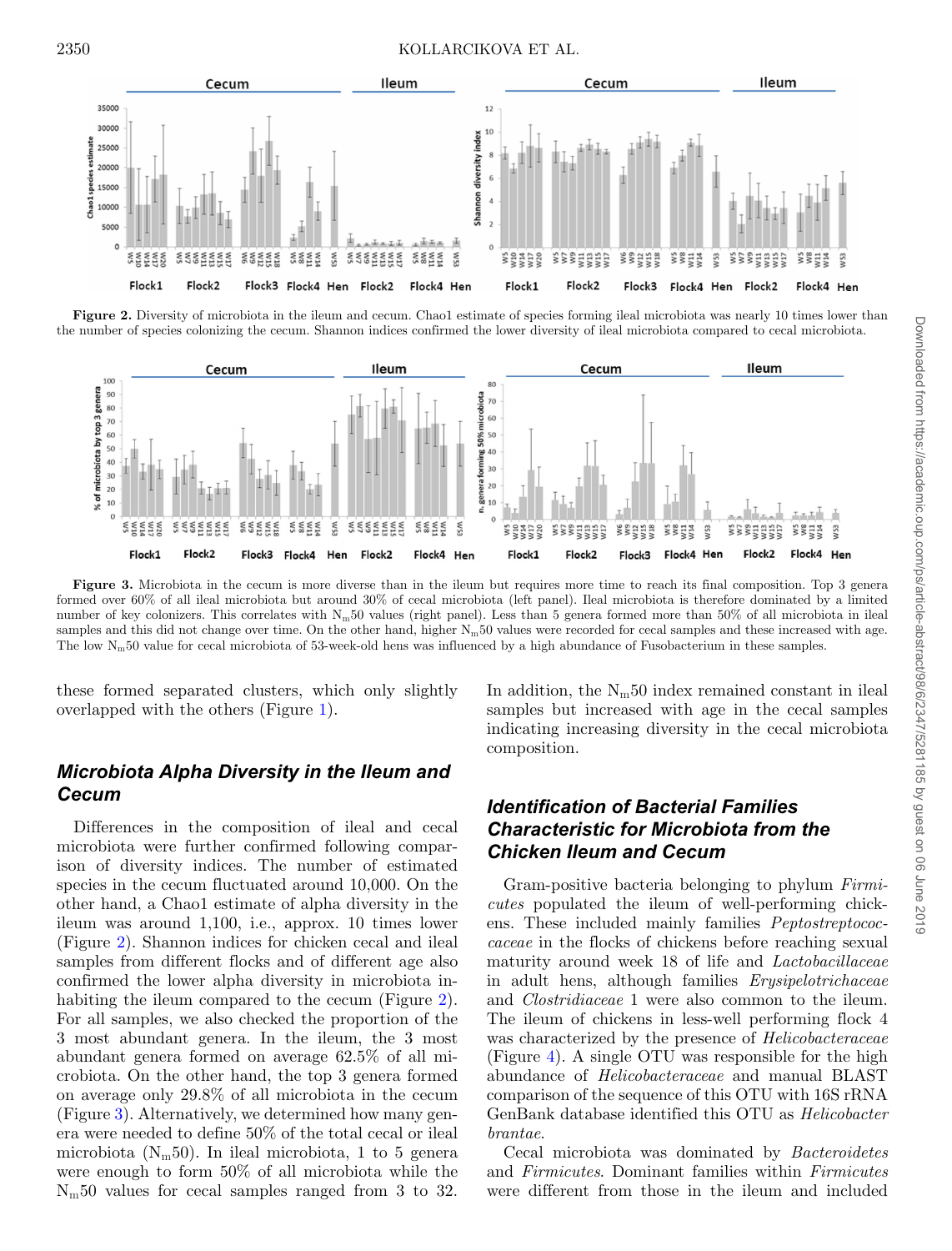<span id="page-4-0"></span>

8 - Rikenellaceae 9 - Bacteroidaceae 10 - Porphyromonadaceae 11 - Verrucomicrobiaceae 12 - Prevotellaceae 13 - Fusobacteriaceae

**Figure 4.** Bacterial families forming ileal and cecal microbiota of chickens and hens. Microbiota of all individual chickens is shown in this figure. Chicken age in monitored flocks is shown in weeks (w5 to w53) and only major families are highlighted. Families belonging to Firmicutes are highlighted with shades of green and families of phylum Bacteroidetes are highlighted in shades of purple.

*Lachnospiraceae* and *Ruminococcaceae*. Phylum *Bacteroidetes* was represented by families *Rikenellaceae*, *Bacteroidaceae*, *Porphyromonadaceae*, and *Prevotellaceae*. *Rikenellaceae* were detected in high abundance mainly in chickens around 5–6 weeks of age (Figure [4\)](#page-4-0). The cecal microbiota of flock 2 was characterized by a high abundance of *Verrucomicrobiaceae* and the cecal microbiota of poorly performing adult hens was characterized by a high abundance of *Fusobacteriaceae* (*Fusobacterium mortiferum* after manual BLAST comparison with 16S rRNA GenBank database). This bacterium formed 19.7% of total microbiota on average but in 3 out of 10 tested hens, its abundance exceeded 30% of all cecal microbiota (Figure [4\)](#page-4-0).

#### **DISCUSSION**

In this study, we monitored ileal and cecal microbiota in four consecutive batches of broiler parent flocks. Such a study is always more complicated to perform since the samples are collected over a long period and it is impossible to predict whether specific patterns of microbiota development will be recorded at all. This is also a reason why samples were not collected in exactly the same time points.

Although we collected ileal samples in only two batches, the general comparison showed extensive differences between microbiota in the ileum and cecum, similar to previous studies (Borda-Molina et al., [2016;](#page-5-1) Munyaka et al., [2016;](#page-5-4) Ranjitkar et al., [2016;](#page-6-6) Siegerstetter et al., [2017\)](#page-6-7). Ileal microbiota was dominated by Gram-positive bacteria while Gram-negative bacteria formed a substantial part of the gut microbiota only in the cecum. However, there were differences also in Gram-positive microbiota from the ileum and cecum. Ileal microbiota was formed by *Peptostreptococcaceae*, *Lactobacillaceae*, *Erysipelotrichaceae*, and *Clostridiaceae* 1, while Gram-positive bacteria in the cecal microbiota belonged mainly to families *Lachnospiraceae* and *Ruminococcaceae*. We also noticed that the ileal microbiota of chickens prior to sexual maturity was dominated by *Peptostreptococcaceae*, while the ileal microbiota of adult hens was dominated by *Lactobacillaceae.* It is possible that this change is a consequence of hormonal changes at the onset of egg laying, induction of specific proteins like vitelogenin (Volf et al., [2016\)](#page-6-8) or increased demand for calcium resorption. This shift in major colonizers of the small intestine could be also caused by changes in nutrition at the onset of egg laying. Interestingly, except for a switch in the dominance of two main genera, microbiota in the small intestine remained rather constant and did not develop with chicken age. This was different from the microbiota in the cecum where microbiota developed with increasing age (Lu et al., [2003;](#page-5-5) Videnska et al., [2014b;](#page-6-1) Awad et al., [2016\)](#page-5-6). In 2 batches, we recorded that *Rikenellaceae* was the first family of phylum *Bacteroidetes* which appeared in the cecum and which was later replaced with representatives of families *Bacteroideaceae*, *Porphyromonadaceae*, and *Prevotellaceae*. This seems to be a common developmental profile since high *Rikenellaceae* abundance was recorded in several studies in 3- to 5-wk-old chickens (Torok et al., [2011;](#page-6-9) Li et al., [2016;](#page-5-7) Costa et al., [2017\)](#page-5-8).

None of the monitored batches of flocks exhibited clinical signs of any infection. However, despite the absence of clinical signs, flock 4 and the adult hens were of suboptimal performance. The chickens in flock 4 exhibited a low body weight increase and the owner decided to move this flock to another location as early as 15 wk old, i.e., a month earlier than the remaining 3 flocks. The cecal microbiota in this flock did not exhibit any extensive differences from chickens in other flocks but ileal microbiota was dominated by *Helicobacter*. Little is known about *Helicobacter* infections in chickens. Moreover, classification of genus *Helicobacter* is still developing and our identification of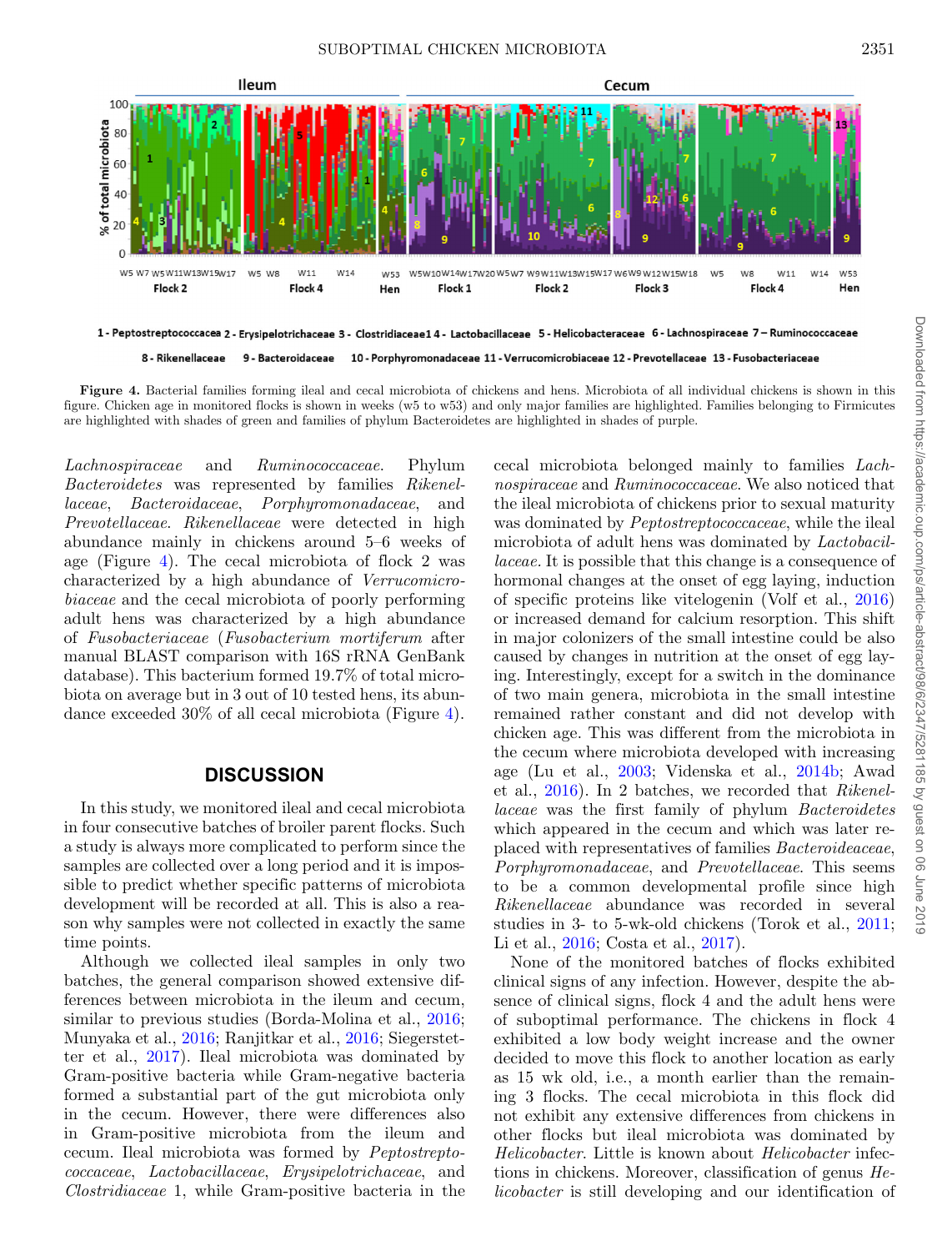*H. brantae* as the species of increased abundance in the ileum of chickens in flock 4 must be therefore taken with a certain care. Furthermore, the interactions of a particular host and *Helicobacter* are dependent not only on species but even particular clones within species (Flahou et al., [2012\)](#page-5-9). Despite this, *H. brantae* was detected in wild birds at a relatively low incidence (Fox et al., [2006;](#page-5-10) Garcia-Amado et al., [2013\)](#page-5-11). The former study also considered the zoonotic potential of *H. brantae* (Fox et al., [2006\)](#page-5-10). There is a report on infection of chickens with *Helicobacter* with an asymptomatic course of infection but with mild lesions in the caeca of sacrificed chickens (Ceelen et al., [2007\)](#page-5-12). Another report showed the presence of *Helicobacter pullorum* in chicken cecal microbiota using metagenomic sequencing (Sergeant et al., [2014\)](#page-6-10).

Microbiota of adult hens differed from that of chickens before reaching sexual maturity. *Lactobacillus* dominated over *Peptostreptococcus* in the ileum, similar to previous reports (Borda-Molina et al., [2016;](#page-5-1) Xu et al., [2018\)](#page-6-3). However, the dominance (around 20% of cecal microbiota) of *Fusobacterium* in the cecum of hens was quite unexpected, as *Fusobacterium* is not commonly found among chicken gut microbiota members. We cannot conclude whether this was the cause of decreased egg production or a consequence of some other factor, which resulted *Fusobacterium* overgrowth. *F. mortiferum* has been previously associated with multifactorial diseases. *Fusobacterium mortiferum* was isolated from a human patient with multibacterial sepsis (Matsukawa et al., [2003\)](#page-5-13) and from mixed anaerobic infection of the thyroid gland (Stavreas et al., [2005\)](#page-6-11). Though mostly appearing as a commensal, if present in immunocompromised individuals, *F. mortiferum* may spread beyond the intestinal tract and induce sepsis and an inflammatory response in its host.

In this study, we monitored the development of ileal and ceacal microbiota in broiler parent flocks from week 5 of life until sexual maturity, and in adult hens of the same genetic line in which egg production dropped below an economical profit ratio. We found that there were rather wide borders for the composition of gut microbiota as each flock developed slightly different microbiota. Though we identified two bacterial species as potentially novel opportunistic pathogens of chickens, their real significance for poultry gut health will have to be determined by experimental infections. Despite this, we have shown that next generation sequencing can be used in the cases with non-specific symptoms like suboptimal body weight increases or decrease in egg production. In such cases, it might be difficult to decide for appropriate laboratory test while an unbiased sequencing may more likely point towards the most likely causative agent.

#### **ACKNOWLEDGMENTS**

We would like to thank Peter Eggenhuizen for language corrections. This work has been supported by projects RVO0517 and QJ1610219 of the Czech Ministry of Agriculture, and the AWAP project supported by ANIHWA. The funders had no role in the study design, data collection, and analysis, decision to publish, or preparation of the manuscript.

#### **CONFLICT OF INTEREST**

The authors declare no conflict of interests.

### **REFERENCES**

- <span id="page-5-6"></span>Awad, W. A., E. Mann, M. Dzieciol, C. Hess, S. Schmitz-Esser, M. Wagner, and M. Hess. 2016. Age-related differences in the luminal and mucosa-associated gut microbiome of broiler chickens and shifts associated with *Campylobacter jejuni* infection. Front. Cell. Infect. Microbiol. 6:154.
- <span id="page-5-1"></span>Borda-Molina, D., M. Vital, V. Sommerfeld, M. Rodehutscord, and A. Camarinha-Silva. 2016. Insights into Broilers' gut microbiota fed with phosphorus, calcium, and phytase supplemented diets. Front. Microbiol. 7:2033.
- <span id="page-5-3"></span>Caporaso, J. G., J. Kuczynski, J. Stombaugh, K. Bittinger, F. D. Bushman, E. K. Costello, N. Fierer, A. G. Pena, J. K. Goodrich, J. I. Gordon, G. A. Huttley, S. T. Kelley, D. Knights, J. E. Koenig, R. E. Ley, C. A. Lozupone, D. McDonald, B. D. Muegge, M. Pirrung, J. Reeder, J. R. Sevinsky, P. J. Turnbaugh, W. A. Walters, J. Widmann, T. Yatsunenko, J. Zaneveld, and R. Knight. 2010. QIIME allows analysis of high-throughput community sequencing data. Nat. Methods. 7:335–336.
- <span id="page-5-12"></span>Ceelen, L. M., A. Decostere, K. Chiers, R. Ducatelle, D. Maes, and F. Haesebrouck. 2007. Pathogenesis of *Helicobacter pullorum* infections in broilers. Int. J. Food Microbiol. 116:207–213.
- <span id="page-5-8"></span>Costa, M. C., J. A. Bessegatto, A. A. Alfieri, J. S. Weese, J. A. Filho, and A. Oba. 2017. Different antibiotic growth promoters induce specific changes in the cecal microbiota membership of broiler chicken. PLoS One. 12:e0171642.
- <span id="page-5-9"></span>Flahou, B., K. V. Deun, F. Pasmans, A. Smet, J. Volf, I. Rychlik, R. Ducatelle, and F. Haesebrouck. 2012. The local immune response of mice after *Helicobacter suis* infection: strain differences and distinction with *Helicobacter pylori*. Vet. Res. 43:75.
- <span id="page-5-10"></span>Fox, J. G., N. S. Taylor, S. Howe, M. Tidd, S. Xu, B. J. Paster, and F. E. Dewhirst. 2006. *Helicobacter anseris* sp. nov. and *Helicobacter brantae* sp. nov., isolated from feces of resident Canada geese in the greater Boston area. Appl. Environ. Microbiol. 72:4633–4637.
- <span id="page-5-0"></span>Gao, P., C. Ma, Z. Sun, L. Wang, S. Huang, X. Su, J. Xu, and H. Zhang. 2017. Feed-additive probiotics accelerate yet antibiotics delay intestinal microbiota maturation in broiler chicken. Microbiome. 5:91.
- <span id="page-5-11"></span>Garcia-Amado, M. A., V. Sanz, L. M. Martinez, M. Contreras, M. Lentino, and F. Michelangeli. 2013. Low occurrence of Helicobacter DNA in tropical wild birds, Venezuela, J. Wildl. Dis. 49:991– 995.
- <span id="page-5-7"></span>Li, Y., Q. Xu, Z. Huang, L. Lv, X. Liu, C. Yin, H. Yan, and J. Yuan. 2016. Effect of *Bacillus subtilis* CGMCC 1.1086 on the growth performance and intestinal microbiota of broilers. J. Appl. Microbiol. 120:195–204.
- <span id="page-5-5"></span>Lu, J., U. Idris, B. Harmon, C. Hofacre, J. J. Maurer, and M. D. Lee. 2003. Diversity and succession of the intestinal bacterial community of the maturing broiler chicken. Appl. Environ. Microbiol. 69:6816–6824.
- <span id="page-5-13"></span>Matsukawa, Y., N. Kitamura, M. Kaneko, D. Yoshioka, T. Miki, S. Nishinarita, T. Horie, N. Hosokawa, Y. Iwasaki, K. Kumasaka, and K. Kawano. 2003. Multibacterial sepsis in an alcohol abuser with hepatic cirrhosis. Intern. Med. 42:208–210.
- <span id="page-5-4"></span>Munyaka, P. M., N. K. Nandha, E. Kiarie, C. M. Nyachoti, and E. Khafipour. 2016. Impact of combined ?-glucanase and xylanase enzymes on growth performance, nutrients utilization and gut microbiota in broiler chickens fed corn or wheat-based diets. Poult. Sci. 95:528–540.
- <span id="page-5-2"></span>Polansky, O., Z. Sekelova, M. Faldynova, A. Sebkova, F. Sisak, and I. Rychlik. 2016. Important metabolic pathways and biological processes expressed by chicken cecal microbiota. Appl. Environ. Microbiol. 82:1569–1576.